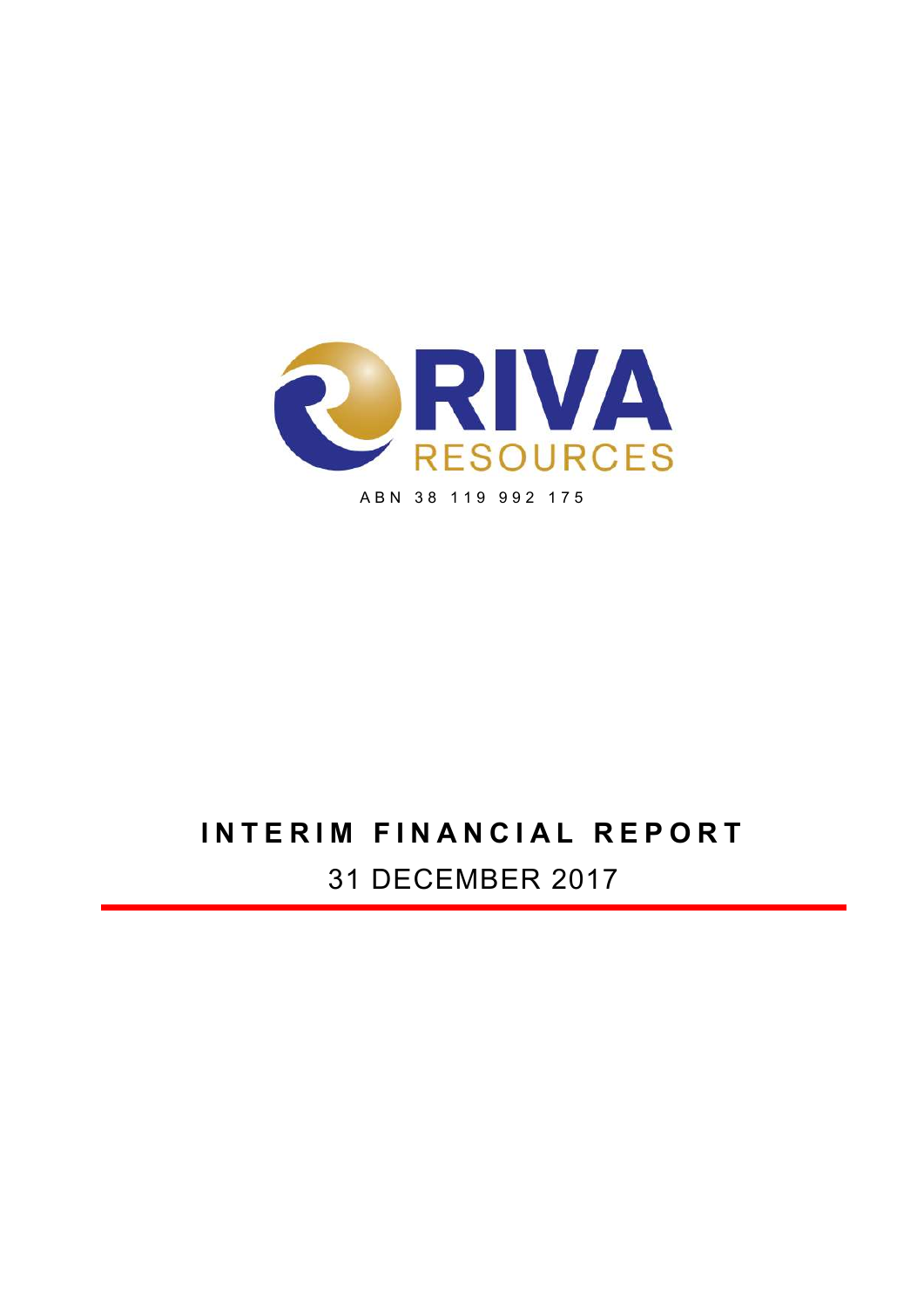

# RIVA RESOURCES LTD ABN 38 119 992 175

# Interim Financial Report 31 December 2017

| <b>Contents</b>                                            | Page           |
|------------------------------------------------------------|----------------|
| Directors' Report                                          | 3              |
| Auditor's Independence Declaration                         | 5              |
| <b>Interim Financial Statements</b>                        |                |
| Statement of Profit or Loss and Other Comprehensive Income | 6              |
| <b>Statement of Financial Position</b>                     | $\overline{7}$ |
| Statement of Changes in Equity                             | 8              |
| <b>Statement of Cash Flows</b>                             | 9              |
| Notes to the Financial Statements                          | 10             |
| Directors' Declaration                                     | 15             |
| Independent Auditor's Review Report                        | 16             |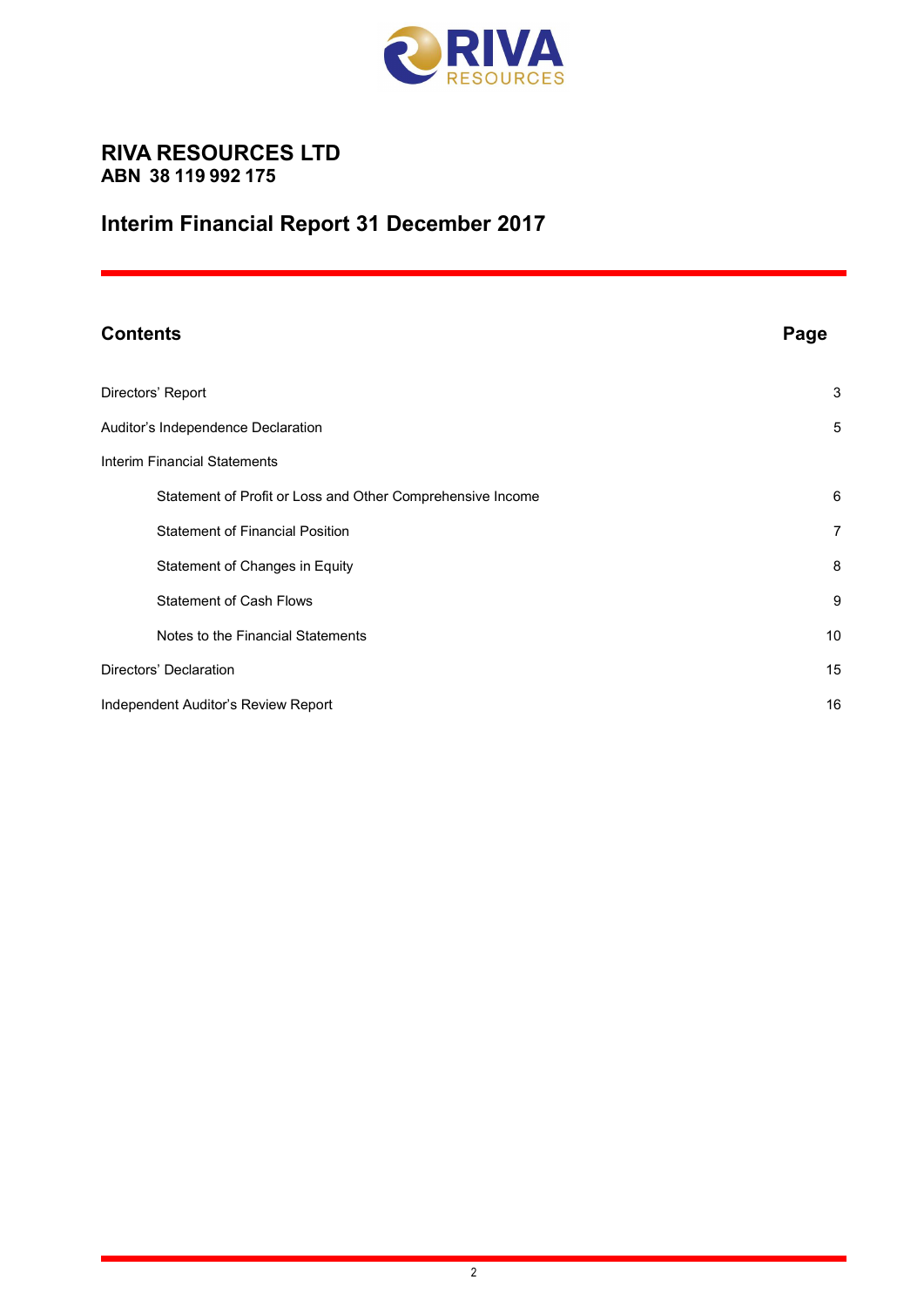

The directors present their financial statements of Riva Resources Ltd ("Riva Resources") and its subsidiary ("consolidated entity") for the six months ended 31 December 2017 and the auditor's review report thereon:

#### **Directors**

The directors of the Company at any time during or since the end of the half-year and until the date of this report are:

| <b>Name</b>                                      | <b>Period of directorship</b>                     |
|--------------------------------------------------|---------------------------------------------------|
| Mr Jie Chen<br>Chairman                          | Director from 18 December 2008 to 1 November 2017 |
| Mr Keong Chan<br><b>Non-Executive Director</b>   | Director since 1 December 2015                    |
| Mr Gang Xu<br><b>Non-Executive Director</b>      | Director from 1 June 2006 to 5 February 2018      |
| Mr Tim Kestell<br><b>Non-Executive Director</b>  | Director since 7 September 2017                   |
| Mr David Berrie<br><b>Managing Director</b>      | Director since 5 February 2018                    |
| Mr Mark Milazzo<br><b>Non-Executive Director</b> | Director since 7 March 2018                       |

#### Review of Operations

Riva Resources Limited (the "Company") is a Perth based exploration company which listed on the Australian Securities Exchange in February 2009 (ASX: RIR). Riva's portfolio of tenements has numerous multi-commodity targets, including Fe, Mn, Au and U in Western Australia.

The Company has gone through a process of rationalization of its projects leading to a number of cost cutting strategies; including sale of tenements. R47/0008, E47/952 and P47/1429 were sold for a cash payment of \$150,000 and a 1% royalty on FOB revenue of any iron ore mined from the tenements.

In December 2017, the Company executed a binding agreement to acquire 100% of the issued capital of Providence Metals Pty Ltd, a proprietary exploration company and the legal and beneficial owner of the Hylea Project in central NSW. The project contains drilled Cobalt, Nickel, Platinum and Scandium mineralisation. The acquisition represents a strategic and significant scale 200 km<sup>2</sup> ground holding in Australia's premier Cobalt and Scandium province. In consideration of the acquisition, the Company agreed to pay the vendors \$8 million, comprising:

- a) \$4 million cash payment
- b) The issue of 1,000,000,000 fully paid ordinary shares in the capital of the Company to the vendor at deemed notional price of \$0.004
- c) 1.5% gross sales royalty on Group 1 Metals that are processed or reprocessed from the tenements comprising the Project.

For more details on the Company's activities over the half-year period ended 31 December 2017, refer to the Quarterly Reports and the ASX announcements made during the half-year period ended 31 December 2017.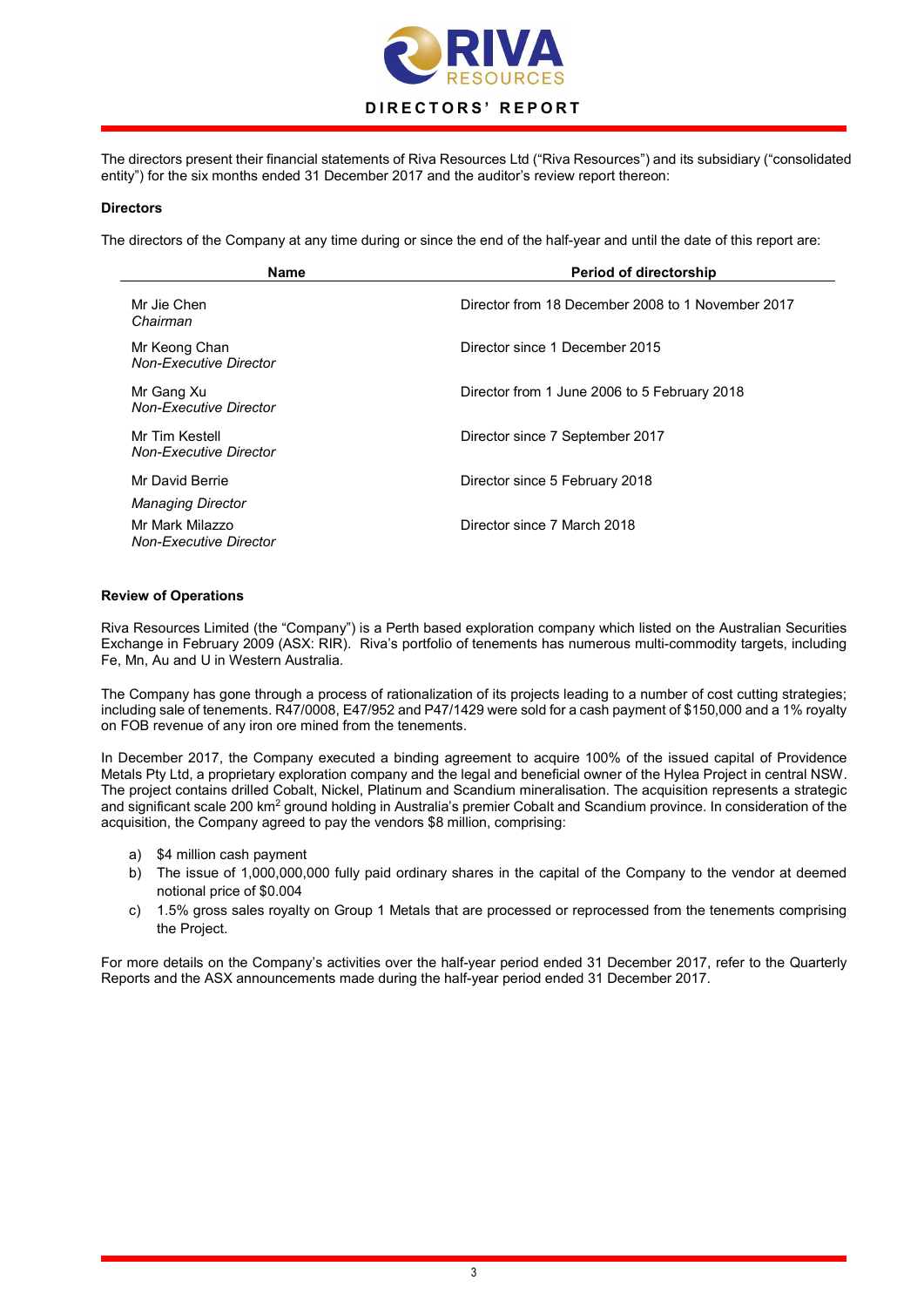

### Results

The consolidated entity made a loss of \$558,026 after income tax for the half-year (2016: loss of \$711,945).

### Events Subsequent to Reporting Date

In December 2017, the Company entered into a binding agreement to acquire 100% of the issued capital of Providence Metals Pty Ltd, a proprietary exploration company and the legal and beneficial owner of the Hylea Project in central NSW, as detailed under "Review of Operations". In order to finance the acquisition, the Company undertook a fully underwritten capital raising in January 2018, comprising of a placement of 450,000,000 shares at an issue price of \$0.004 per share to raise \$1.8 million, and a pro-rata entitlement issue at a ratio of 3 for every 4 shares held at an issue price of \$0.004 per share to raise approximately \$2.2 million. The acquisition was completed in February 2018.

In February 2018, David Berrie was appointed as the Company's managing director to oversee the progress and development of the Hylea project. Mr Berrie brings a wealth of experience to the position having previously been the director of several ASX companies, including serving as the Managing Director of two listed ASX companies.

Gang Xu resigned as a director of the Company, effective 5 February 2018.

On 22 February 2018, the Company announced a General Meeting to be held on 20 March 2018 for resolutions to change the name of the Company to Hylea Metals Limited and to issue 150 million options to David Berrie or its nominee.

Mark Milazzo appointed as a director of the Company on 7 March 2018.

Apart from the above, there has not arisen in the interval between the end of the half-year and the date of this report any item, transaction or event of a material and unusual nature likely, in the opinion of the directors, to affect significantly the operations of the consolidated entity, the results of those operations, or the state of affairs of the consolidated entity in future financial years.

#### Auditor's independence declaration under Section 307C of the Corporations Act 2001

Section 307C of the Corporations Act 2001 requires our auditor, RSM Australia Partners, to provide the directors of the Company with an Independence Declaration in relation to the review of the interim financial report. This Independence Declaration is set out on page 5 and forms part of this director's report for the six months ended 31 December 2017.

This report is signed in accordance with a resolution of the Board of Directors made pursuant to section 306(3) of the Corporations Act 2001.

David Berrie Managing Director

Dated at Perth, Western Australia, this 14<sup>th</sup> day of March 2018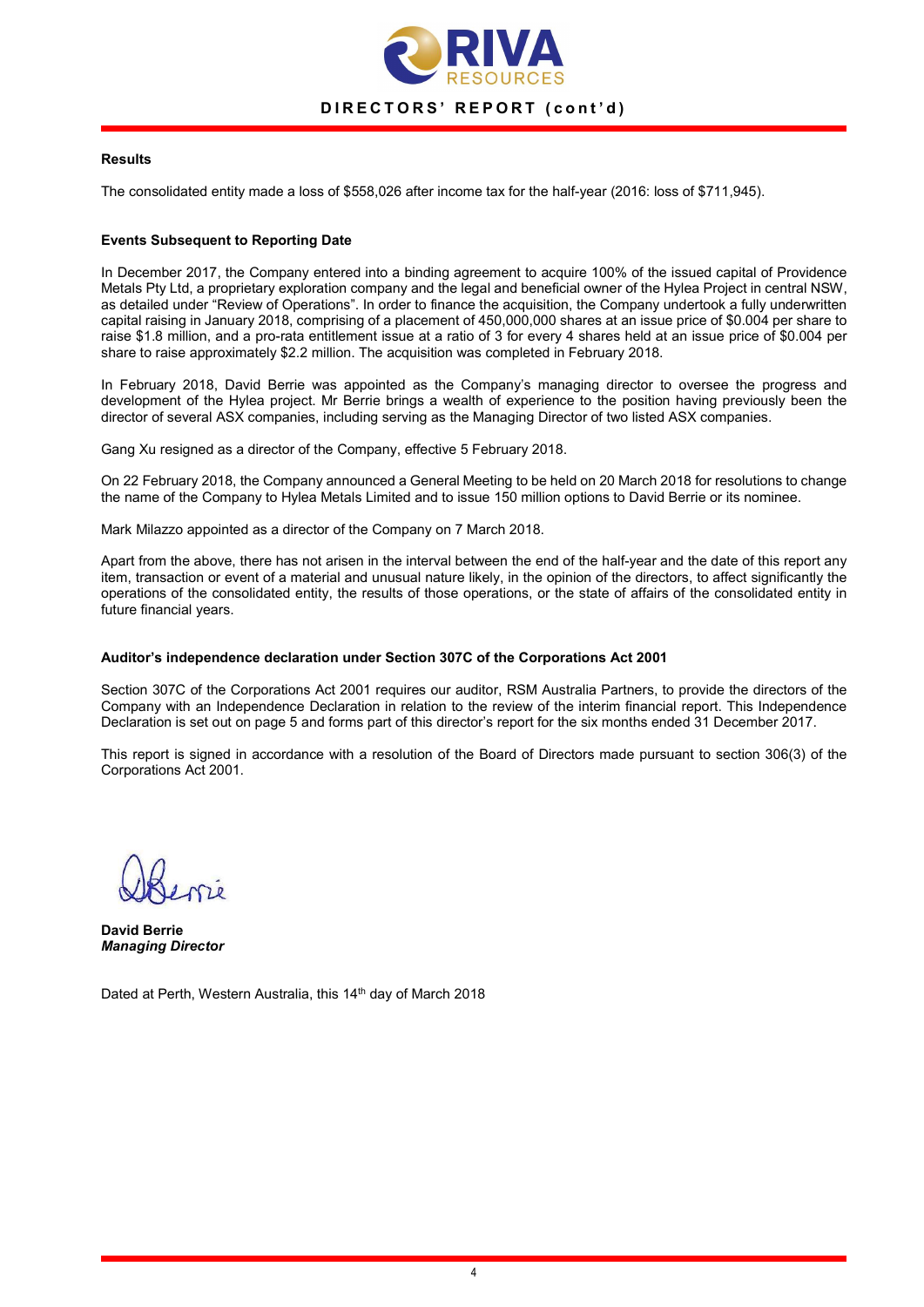

#### **RSM Australia Partners**

Level 32, Exchange Tower 2 The Esplanade Perth WA 6000 GPO Box R1253 Perth WA 6844

> T+61892619100 F+61892619111 www.rsm.com.au

## **AUDITOR'S INDEPENDENCE DECLARATION**

As lead auditor for the review of the financial report of Riva Resources Limited for the half-year ended 31 December 2017, I declare that, to the best of my knowledge and belief, there have been no contraventions of:

- (i) the auditor independence requirements of the *Corporations Act 2001* in relation to the review; and
- (ii) any applicable code of professional conduct in relation to the review.

Rsm

RSM AUSTRALIA PARTNERS

 $\overrightarrow{1}$ 

Perth, WA TUTU PHONG Dated: 14 March 2018 **Partner** 

# THE POWER OF BEING UNDERSTOOD AUDIT | TAX | CONSULTING

RSM Australia Partnersis a member of the RSM network and trades as RSM. RSM is the trading name used by the members of the RSM network. Each member of the RSM network is an independent<br>accounting and consulting firm which RSM Australia Partners ABN 36 965 185 036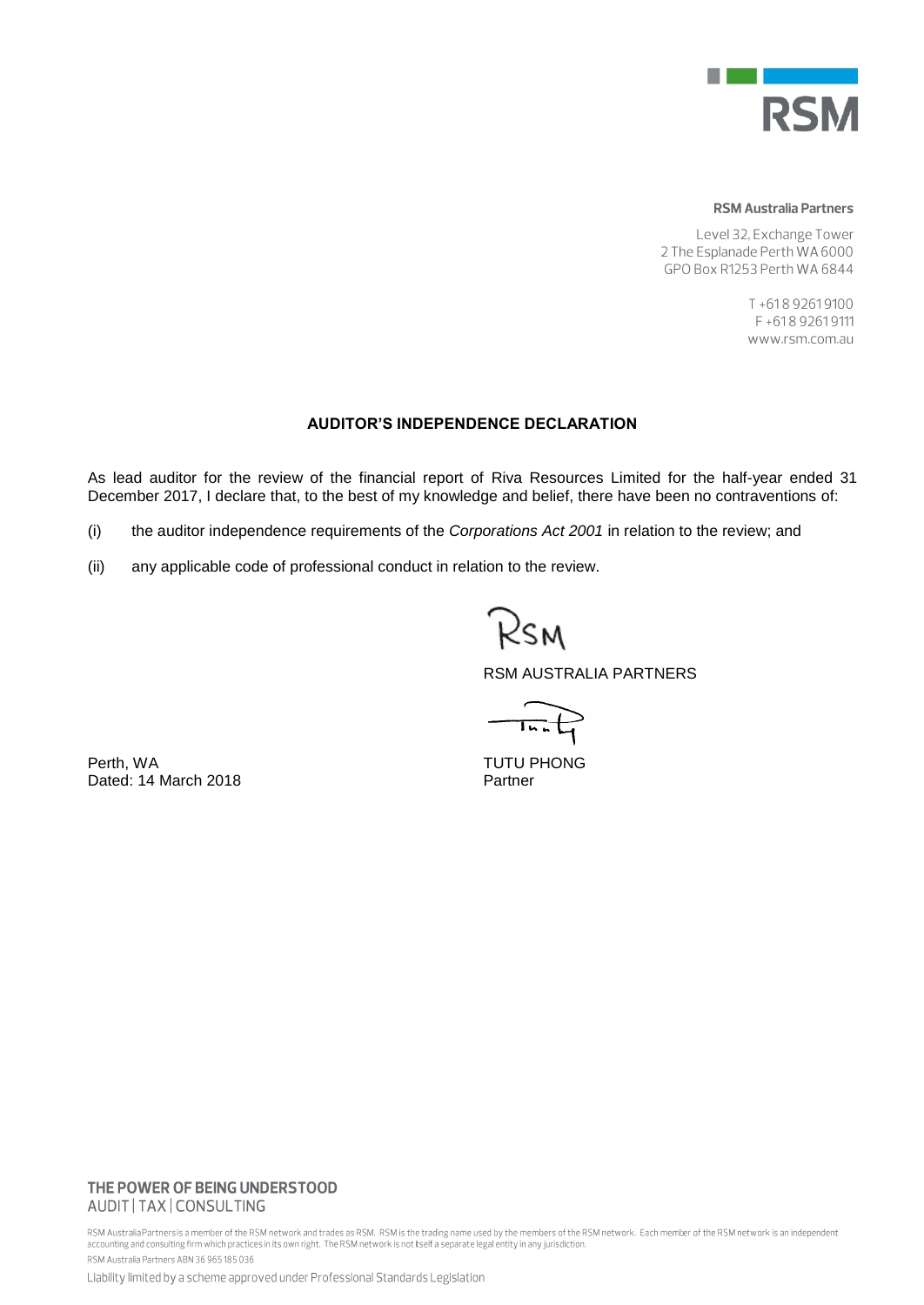

# STATEMENT OF PROFIT OR LOSS AND OTHER COMPREHENSIVE INCOME

# For the half-year ended 31 December 2017

|                                                                                                  | <b>Half-Year</b>                          |                                                  |  |
|--------------------------------------------------------------------------------------------------|-------------------------------------------|--------------------------------------------------|--|
|                                                                                                  | Consolidated<br>31 December<br>2017<br>\$ | <b>Consolidated</b><br>31 December<br>2016<br>\$ |  |
| Revenue from continuing operations                                                               | 177,468                                   | 745                                              |  |
| Exploration and evaluation general expenses                                                      | (94, 704)                                 | (43, 748)                                        |  |
| Corporate and administrative expenses                                                            | (340, 790)                                | (668, 942)                                       |  |
| Exploration and evaluation expenditure impairment                                                | (300,000)                                 |                                                  |  |
| (Loss) before income tax                                                                         | (558, 026)                                | (711, 945)                                       |  |
| Income tax                                                                                       |                                           |                                                  |  |
| (Loss) for the half year                                                                         | (558, 026)                                | (711, 945)                                       |  |
| <b>Other Comprehensive Income</b>                                                                |                                           |                                                  |  |
| Total Comprehensive (loss) for the half year attributable to<br>owners of Riva Resources Limited | (558,026)                                 | (711, 945)                                       |  |
| Loss per share:<br>Basic and diluted (loss) per ordinary share (cents)                           | (0.08)                                    | (0.17)                                           |  |

The statement of profit or loss and other comprehensive income is to be read in conjunction with the accompanying notes.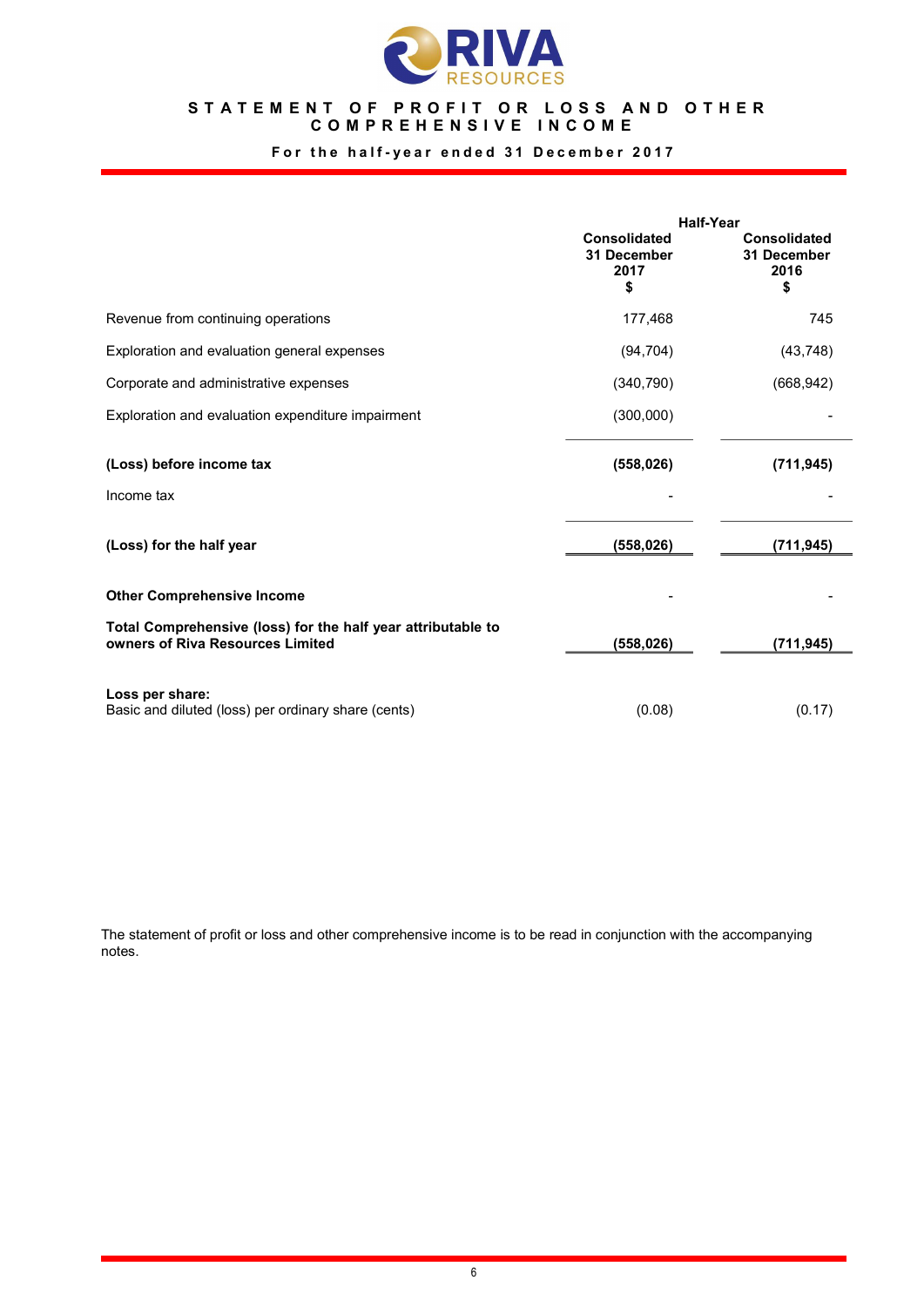

# STATEMENT OF FINANCIAL POSITION

# As at 31 December 2017

|                                                          | <b>Note</b>    | Consolidated<br>31 December<br>2017<br>\$ | Consolidated<br>30 June<br>2017<br>\$ |
|----------------------------------------------------------|----------------|-------------------------------------------|---------------------------------------|
| <b>CURRENT ASSETS</b>                                    |                |                                           |                                       |
| Cash and cash equivalents<br>Trade and other receivables |                | 1,782,409<br>28,790                       | 2,226,174<br>82,489                   |
| <b>Total Current Assets</b>                              |                | 1,811,199                                 | 2,308,663                             |
| <b>NON-CURRENT ASSETS</b>                                |                |                                           |                                       |
| Plant and equipment<br>Exploration and evaluation assets | $\sqrt{3}$     | 11,921<br>797,571                         | 26,214<br>785,745                     |
| <b>Total Non-Current Assets</b>                          |                | 809,492                                   | 811,959                               |
| <b>TOTAL ASSETS</b>                                      |                | 2,620,691                                 | 3,120,622                             |
| <b>CURRENT LIABILITIES</b>                               |                |                                           |                                       |
| Trade and other payables                                 |                | 77,217                                    | 19,122                                |
| <b>Total Current Liabilities</b>                         |                | 77,217                                    | 19,122                                |
| <b>TOTAL LIABILITIES</b>                                 |                | 77,217                                    | 19,122                                |
| <b>NET ASSETS</b>                                        |                | 2,543,474                                 | 3,101,500                             |
| <b>EQUITY</b>                                            |                |                                           |                                       |
| Contributed equity                                       | $\overline{4}$ | 33, 148, 376                              | 33,148,376                            |
| Reserves<br><b>Accumulated losses</b>                    |                | 274,677<br>(30, 879, 579)                 | 274,677<br>(30, 321, 553)             |
| <b>TOTAL EQUITY</b>                                      |                | 2,543,474                                 | 3,101,500                             |

The statement of financial position is to be read in conjunction with the accompanying notes.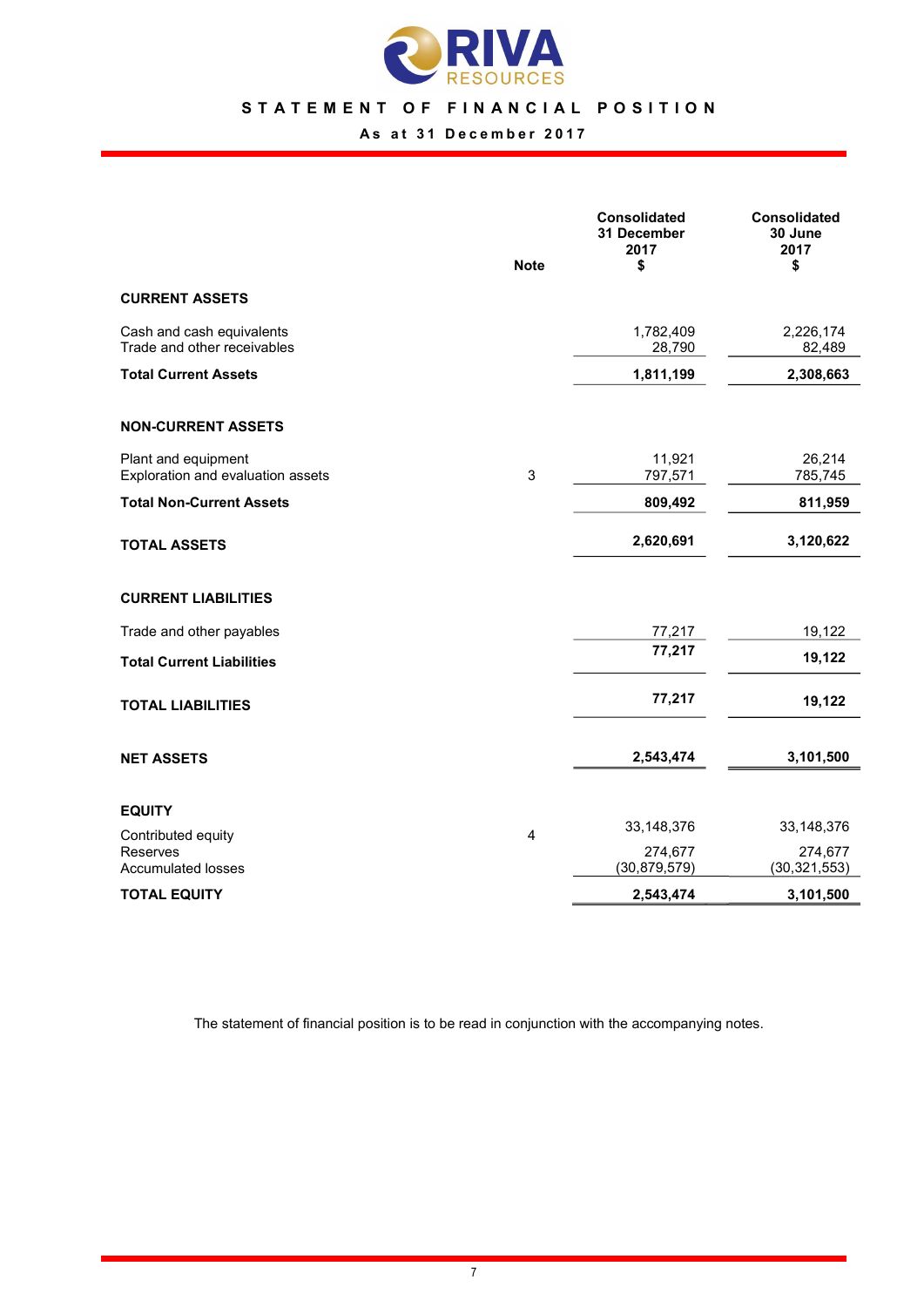

# STATEMENT OF CHANGES IN EQUITY

For the half-year ended 31 December 2017

| <b>Consolidated</b>                                                     | <b>Contributed</b><br>equity | <b>Share based</b><br>payment<br>reserve | <b>Options</b><br>premium<br>reserve | <b>Accumulated</b><br><b>losses</b> | Total<br><b>Equity</b> |
|-------------------------------------------------------------------------|------------------------------|------------------------------------------|--------------------------------------|-------------------------------------|------------------------|
| 2017                                                                    |                              | \$                                       | \$                                   | \$                                  |                        |
| At 1 July 2017                                                          | 33,148,376                   | 46,040                                   | 228,637                              | (30, 321, 553)                      | 3,101,500              |
| (Loss) for the period                                                   |                              |                                          |                                      | (558, 026)                          | (558, 026)             |
| Total Comprehensive (loss) for the<br>half-year                         |                              |                                          |                                      | (558, 026)                          | (558, 026)             |
| Transactions with equity holders in<br>their capacity as equity holders | ۰                            |                                          |                                      | ٠                                   |                        |
| At 31 December 2017                                                     | 33,148,376                   | 46,040                                   | 228,637                              | (30, 879, 579)                      | 2,543,474              |

| <b>Consolidated</b>                                                     | <b>Contributed</b><br><b>Equity</b> | <b>Share based</b><br>payment<br>reserve | <b>Options</b><br>premium<br>reserve | <b>Accumulated</b><br>Losses | Total<br><b>Equity</b> |
|-------------------------------------------------------------------------|-------------------------------------|------------------------------------------|--------------------------------------|------------------------------|------------------------|
| 2016                                                                    |                                     | \$                                       | \$                                   | S                            | S                      |
| At 1 July 2016                                                          | 25,728,920                          | 46,040                                   | 47.460                               | (25, 247, 847)               | 574,573                |
| (Loss) for the period                                                   |                                     |                                          |                                      | (711, 945)                   | (711,945)              |
| Total Comprehensive (loss) for the<br>half-year                         |                                     |                                          |                                      | (711, 945)                   | (711,945)              |
| Transactions with equity holders in<br>their capacity as equity holders | 5,270,315                           |                                          | 181,176                              |                              | 5,451,491              |
| At 31 December 2016                                                     | 30,999,235                          | 46,040                                   | 228,636                              | (25, 959, 792)               | 5,314,119              |

The statement of changes in equity is to be read in conjunction with the accompanying notes.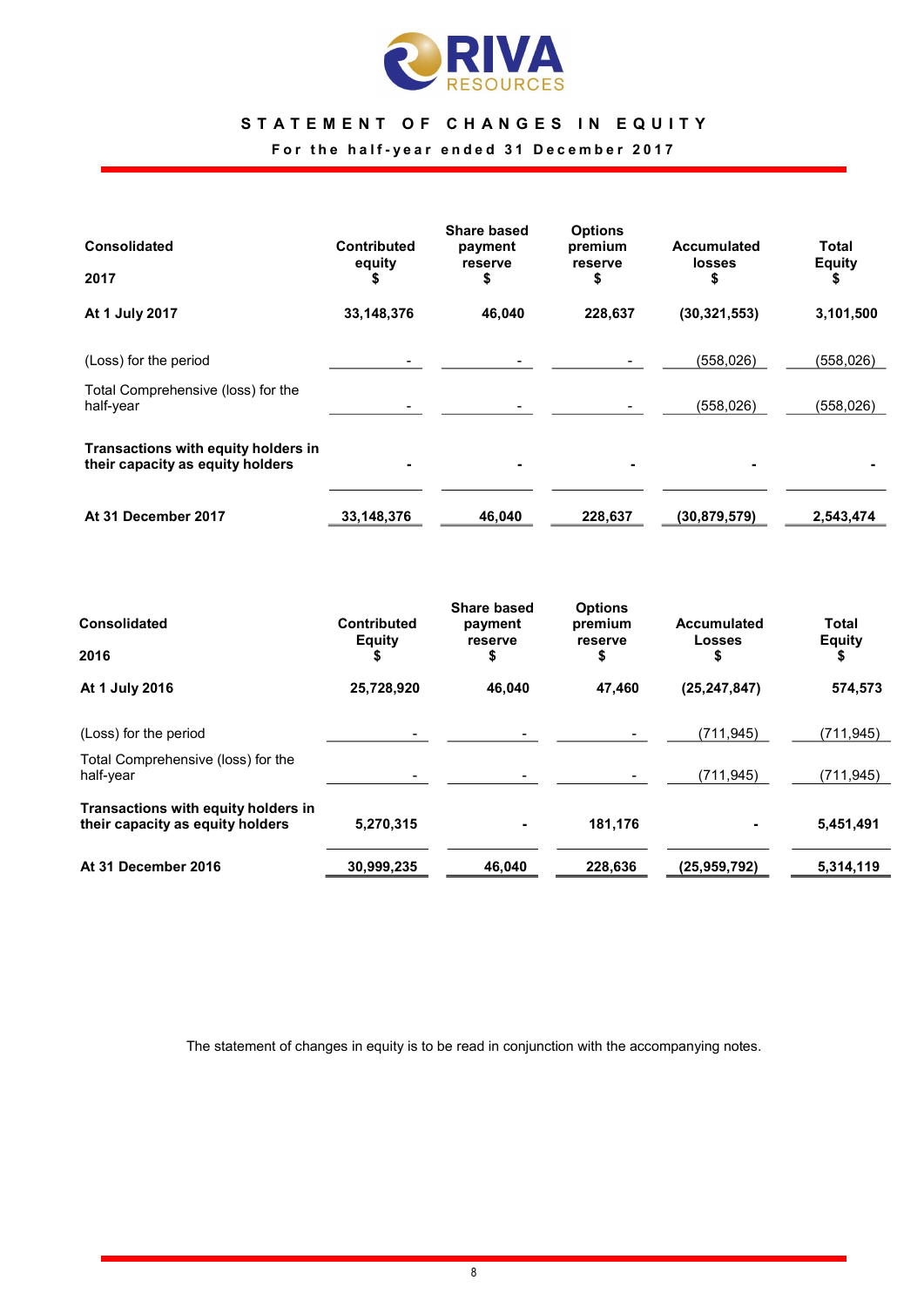

# STATEMENT OF CASH FLOWS

For the half-year ended 31 December 2017

|                                                                                                                                                                                             | <b>Half-Year</b>                                 |                                                  |  |
|---------------------------------------------------------------------------------------------------------------------------------------------------------------------------------------------|--------------------------------------------------|--------------------------------------------------|--|
|                                                                                                                                                                                             | <b>Consolidated</b><br>31 December<br>2017<br>\$ | <b>Consolidated</b><br>31 December<br>2016<br>\$ |  |
| Cash flows from operating activities                                                                                                                                                        |                                                  |                                                  |  |
| Payments to suppliers and employees<br>Interest received                                                                                                                                    | (297, 365)<br>15,426                             | (692, 258)<br>2,947                              |  |
| Net cash (outflow) from operating activities                                                                                                                                                | (281, 939)                                       | (689, 311)                                       |  |
| Cash flows from investing activities                                                                                                                                                        |                                                  |                                                  |  |
| Payments for exploration expenditure – capitalised costs<br>Payments for exploration expenditure - acquisition costs<br>Proceeds from sale of tenements<br>Payments for plant and equipment | (11, 826)<br>(300,000)<br>150,000                | (73, 599)<br>(100,000)<br>(1,544)                |  |
| Net cash (outflow) in investing activities                                                                                                                                                  | (161, 826)                                       | (175,143)                                        |  |
| Cash flows from financing activities                                                                                                                                                        |                                                  |                                                  |  |
| Proceeds from issue of shares                                                                                                                                                               |                                                  | 2,032,132                                        |  |
| Capital raising costs                                                                                                                                                                       |                                                  | (61, 817)                                        |  |
| Net cash inflow from financing activities                                                                                                                                                   |                                                  | 1,970,315                                        |  |
| Net (decrease)/ increase in cash held                                                                                                                                                       | (443, 765)                                       | 1,105,861                                        |  |
| Cash and cash equivalents at the beginning of the period                                                                                                                                    | 2,226,174                                        | 262,985                                          |  |
| Cash and cash equivalents at the end of the period                                                                                                                                          | 1,782,409                                        | 1,368,846                                        |  |

The statement of cash flows is to be read in conjunction with the accompanying notes.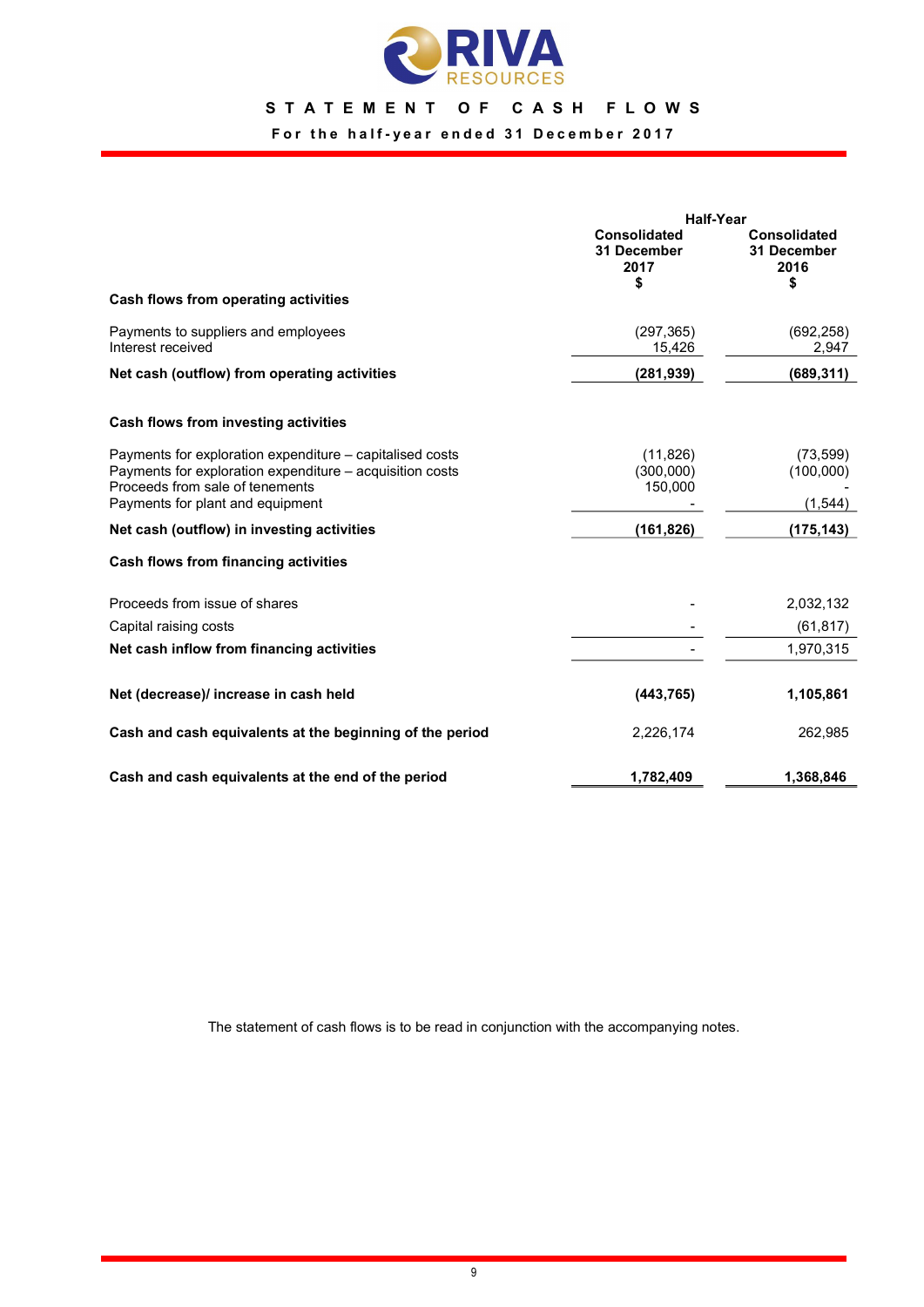

# NOTES TO THE FINANCIAL STATEMENTS

#### 1. BASIS OF PREPARATION

This general purpose financial report for the half-year reporting period ended 31 December 2017 has been prepared in accordance with Australian Accounting Standard AASB 134: Interim Financial Reporting and the Corporations Act 2001. The Group is a for profit entity for financial reporting purposes under Australian Accounting Standards.

This interim financial report does not include full disclosures of the type normally included in an annual report. It is recommended that this financial report to be read in conjunction with the annual financial report for the year ended 30 June 2017 and any public announcements made by Riva Resources Limited during the half-year reporting period in accordance with the continuous disclosure requirements of the Corporations Act 2001.

The accounting policies have been consistently applied with those of the previous financial year and corresponding interim reporting period.

#### New and Revised Accounting Standards

The consolidated entity has adopted all of the new and revised Accounting Standards and Interpretations issued by the Australian Accounting Standards Board that are mandatory for the current reporting period. The adoption of these new and revised Accounting Standards and Interpretations has not resulted in a significant or material change to the consolidated entity's accounting policies.

Any new, revised or amending Accounting Standards or Interpretations that are not yet mandatory have not been early adopted by the consolidated entity.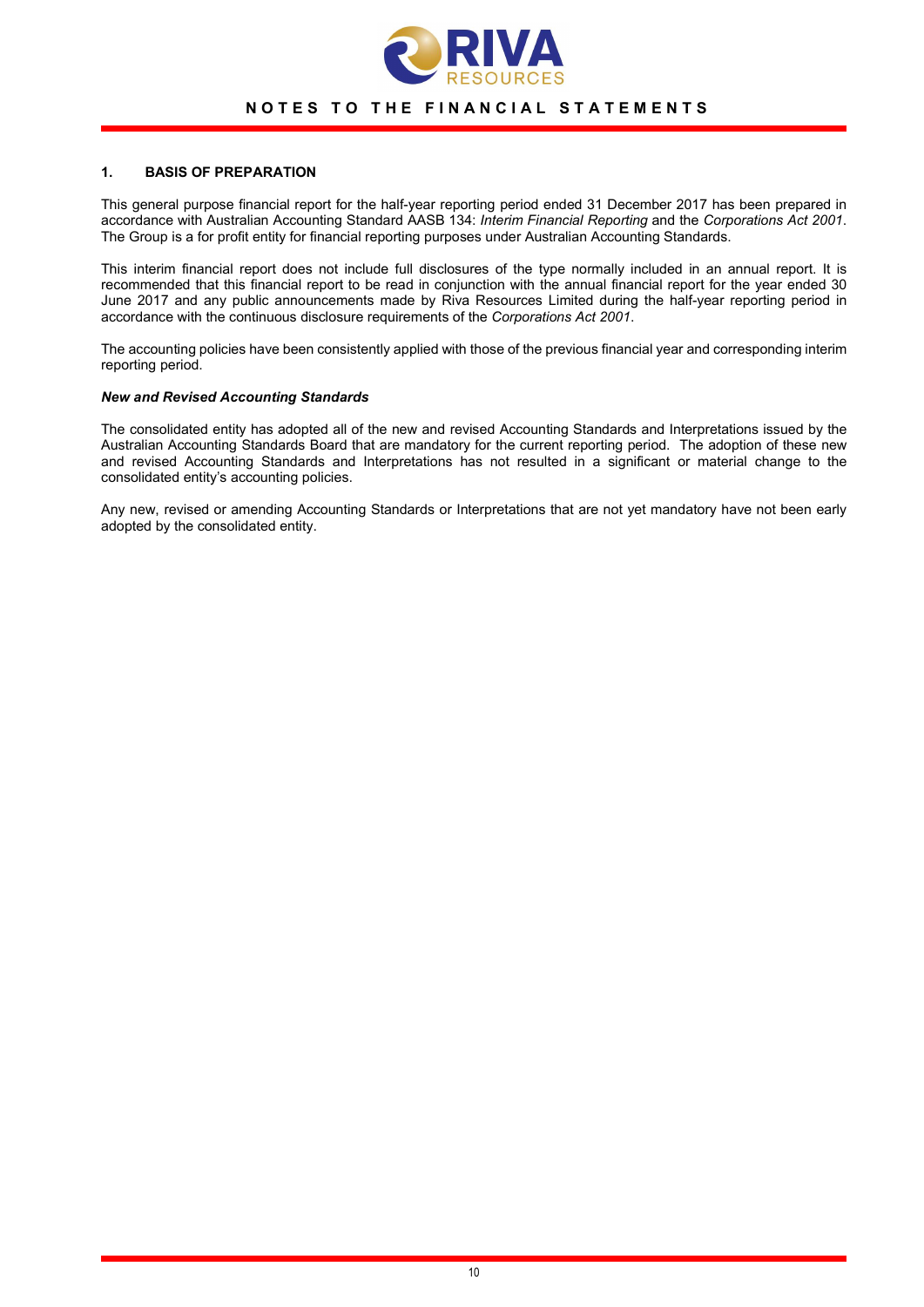

# 2. SEGMENT REPORTING

The consolidated entity has determined the operating segments based on the reports reviewed by the Board of Directors that are used to make strategic decisions. The Board of Directors has considered the business from both a geographic and business segment perspective and the following are the reportable segments under AASB 8.

| <b>Consolidated</b><br>31 December 2017                                                              | <b>Mineral</b><br><b>Exploration</b><br>\$ | Corporate<br>\$  | Total<br>\$             |
|------------------------------------------------------------------------------------------------------|--------------------------------------------|------------------|-------------------------|
| <b>Segment revenue</b><br>Other unallocated revenue<br>Total revenue                                 | 150,000<br>150.000                         | 27.468<br>27.468 | 177,468<br>177,468      |
| <b>Segment result</b><br>Unallocated revenues and expenses<br>Loss before related income tax expense | (244,704)                                  | (313, 322)       | (558, 026)<br>(558,026) |
| Segment assets as at 31 December 2017                                                                | 797,571                                    | 1,823,120        | 2,620,691               |
| Segment liabilities as at 31 December 2017                                                           |                                            | 77.217           | 77,217                  |

| Consolidated<br>31 December 2016                                                                     | Mineral<br><b>Exploration</b><br>\$ | Corporate<br>S | <b>Total</b><br>\$     |
|------------------------------------------------------------------------------------------------------|-------------------------------------|----------------|------------------------|
| <b>Segment revenue</b><br>Other unallocated revenue<br>Total revenue                                 | $\overline{\phantom{0}}$            | 745<br>745     | 745<br>745             |
| <b>Segment result</b><br>Unallocated revenues and expenses<br>Loss before related income tax expense | (43, 748)                           | (668, 197)     | (711,945)<br>(711,945) |
| Segment assets as at 31 December 2016                                                                | 3.910.641                           | 1.437.069      | 5,347,710              |
| Segment liabilities as at 31 December 2016                                                           |                                     | 33.591         | 33.591                 |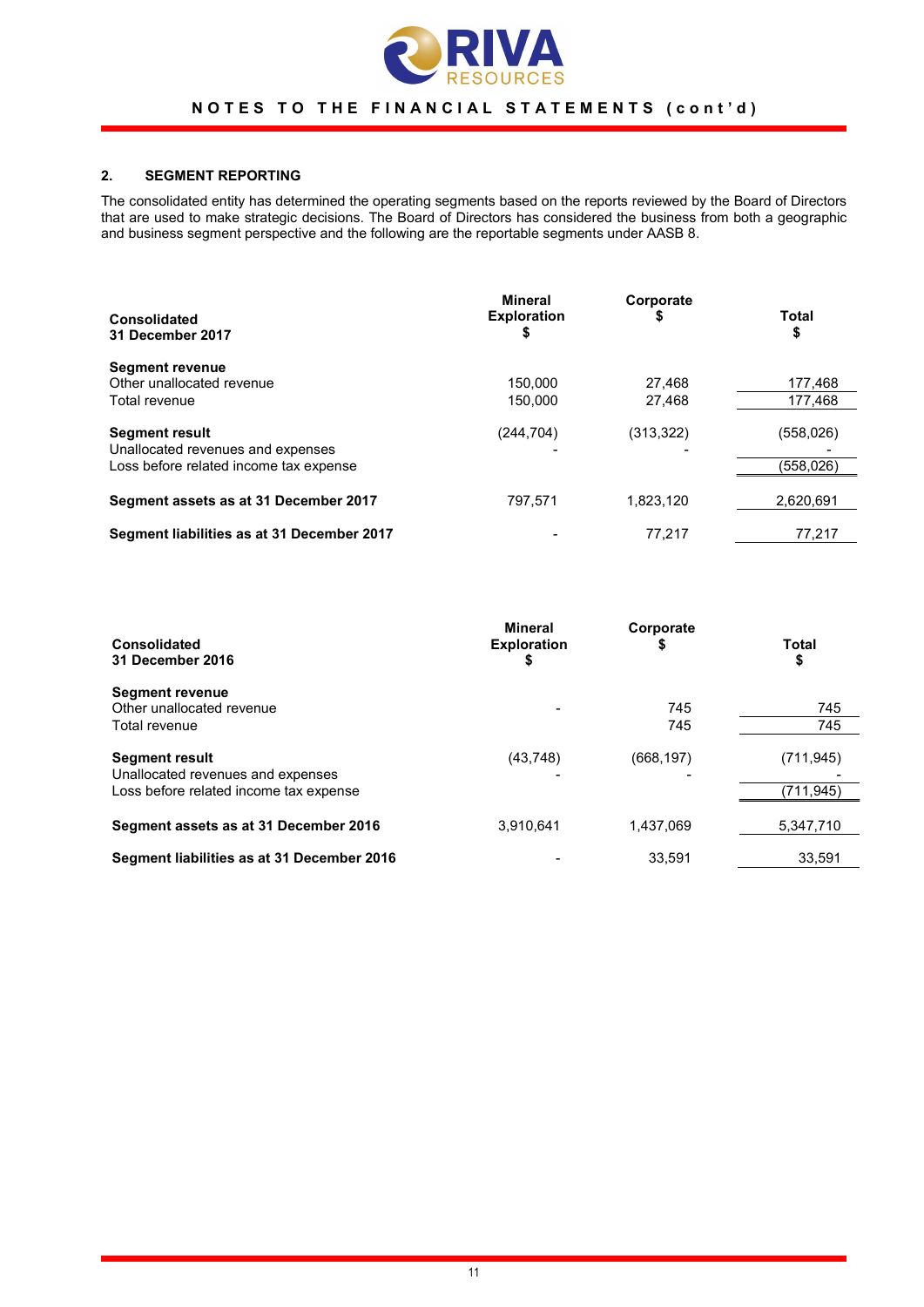

| 3.<br><b>EXPLORATION AND EVALUATION ASSETS</b>                                                                                                                                         | Consolidated<br>31 December<br>2017<br>\$ | <b>Consolidated</b><br>30 June<br>2017<br>\$ |
|----------------------------------------------------------------------------------------------------------------------------------------------------------------------------------------|-------------------------------------------|----------------------------------------------|
| Exploration, evaluation and development costs carried forward in respect of<br>areas of interest                                                                                       | 797,571                                   | 785,745                                      |
| <b>Reconciliation</b>                                                                                                                                                                  |                                           |                                              |
| Carrying amount at beginning of period<br>Exploration and evaluation expenditure<br>Exploration and evaluation interest acquisition (see note 5)<br>Capitalised expenditure impairment | 785.745<br>11.826<br>300,000<br>(300.000) | 437.042<br>3.548.703<br>(3,200,000)          |
| Carrying amount at end of period                                                                                                                                                       | 797.571                                   | 785.745                                      |

The ultimate recoupment of exploration and evaluation expenditure is dependent upon successful development and commercial exploitation, or alternatively, sale of the respective areas.

| 4. | <b>CONTRIBUTED EQUITY</b>                                          | <b>Consolidated</b><br>31 December<br>2017 | <b>Consolidated</b><br>30 June<br>2017 |
|----|--------------------------------------------------------------------|--------------------------------------------|----------------------------------------|
|    | 737,927,748 (30 June 2017: 737,927,748) fully paid ordinary shares | 33,148,376                                 | 33,148,376                             |

|                     | <b>Shares</b> | <b>Listed Options</b>    | <b>Unlisted Options</b> |
|---------------------|---------------|--------------------------|-------------------------|
|                     | No.           | No.                      | No.                     |
| At 1 July 2017      | 737.927.748   |                          | 25,000,000              |
| Issue of shares     | -             | $\,$                     |                         |
| Issue of options    | -             | $\overline{\phantom{0}}$ | $\,$                    |
| At 31 December 2017 | 737.927.748   |                          | 25,000,000              |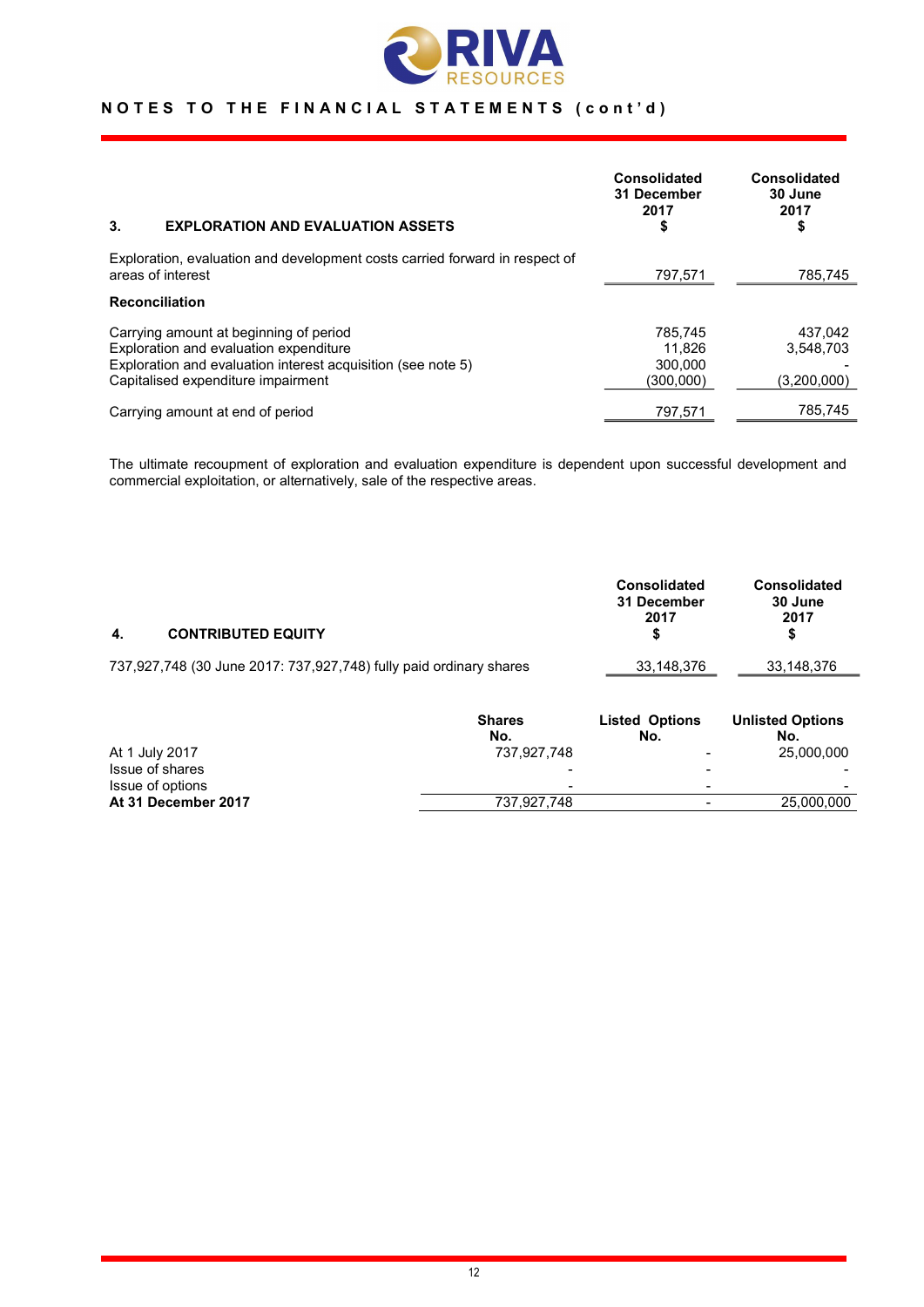

# 5. ACQUISITION OF HYLEA PROJECT

In December 2017, the Company executed a binding agreement to acquire 100% of the issued capital of Providence Metals Pty Ltd, a proprietary exploration company and the legal and beneficial owner of the Hylea Project in central NSW. In consideration of the acquisition, the Company agreed to pay the vendors \$8 million, comprising:

- a) \$4 million cash payment
- b) The issue of 1,000,000,000 fully paid ordinary shares in the capital of the Company to the vendor at deemed notional price of \$0.004
- c) 1.5% gross sales royalty on Group 1 Metals that are processed or reprocessed from the tenements comprising the Project.

The exploration interest acquisition of \$300,000 on the statement of financial position represents the non refundable option fee paid for the project acquisition. The acquisition was completed in February 2018.

## 6. CONTINGENT LIABILITIES AND CONTINGENT ASSETS

There has been no change in the contingent liabilities or contingent assets noted in the financial statements since the year ended 30 June 2017.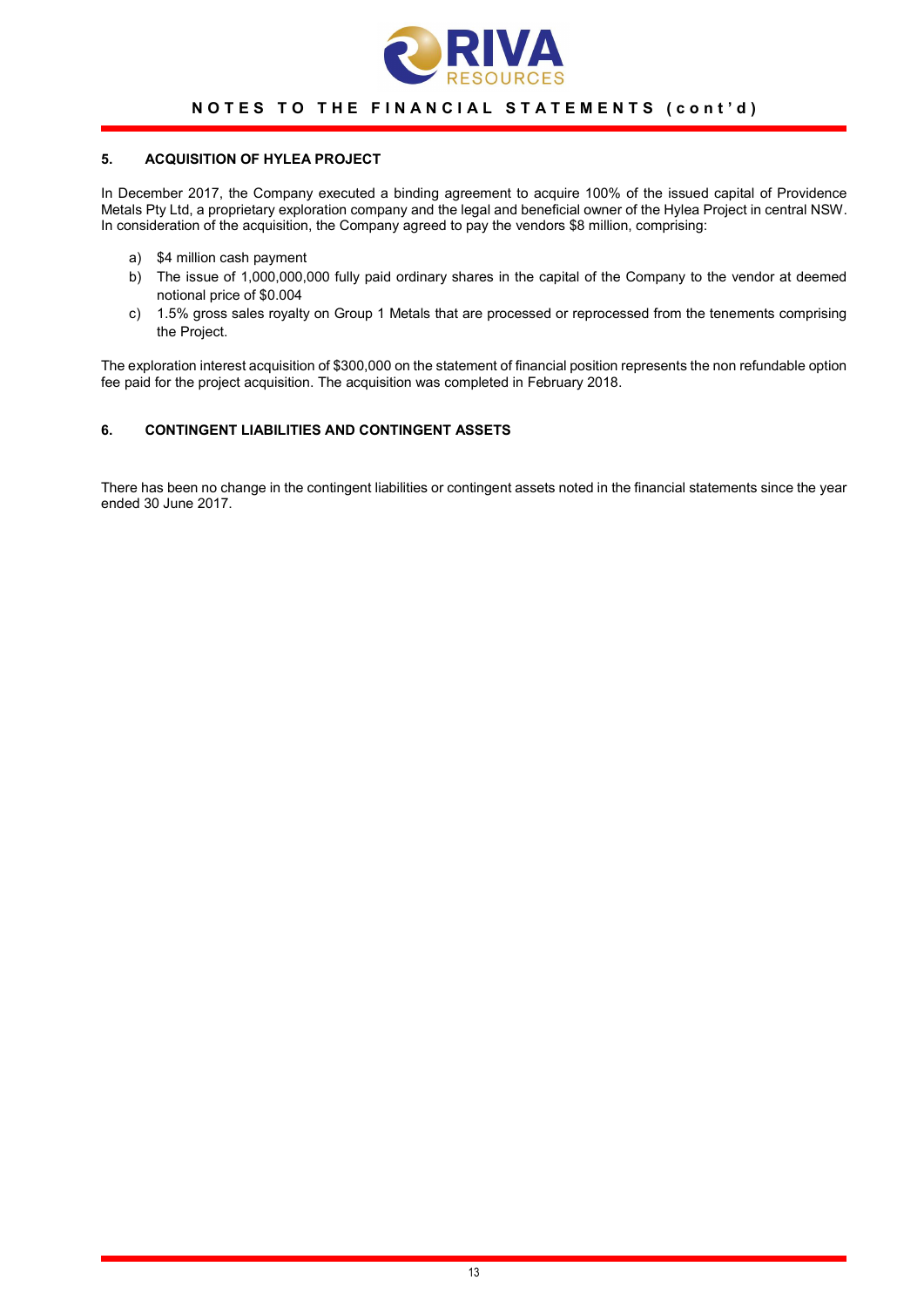

### 7. EVENTS SUBSEQUENT TO REPORTING DATE

In December 2017, the Company entered into a binding agreement to acquire 100% of the issued capital of Providence Metals Pty Ltd, a proprietary exploration company and the legal and beneficial owner of the Hylea Project in central NSW, as detailed under "Review of Operations". In order to finance the acquisition, the Company undertook a fully underwritten capital raising in January 2018, comprising of a placement of 450,000,000 shares at an issue price of \$0.004 per share to raise \$1.8 million, and a pro-rata entitlement issue at a ratio of 3 for every 4 shares held at an issue price of \$0.004 per share to raise approximately \$2.2 million. The acquisition was completed in February 2018.

In February 2018, David Berrie was appointed as the Company's managing director to oversee the progress and development of the Hylea project. Mr Berrie brings a wealth of experience to the position having previously been the director of several ASX companies, including serving as the Managing Director of two listed ASX companies.

Gang Xu resigned as a director of the Company, effective 5 February 2018.

On 22 February 2018, the Company announced a General Meeting to be held on 20 March 2018 for resolutions to change the name of the Company to Hylea Metals Limited and to issue 150 million options to David Berrie or its nominee.

Mark Milazzo appointed as a director of the Company on 7 March 2018.

Other than the above, there has not arisen in the interval between the end of the half-year and the date of this report any item, transaction or event of a material and unusual nature likely, in the opinion of the directors, to affect significantly the operations of the consolidated entity, the results of those operations, or the state of affairs of the consolidated entity in future financial years.

#### 8. DIVIDENDS

There have been no dividends declared or recommended and no distributions made to shareholders or other persons during the period.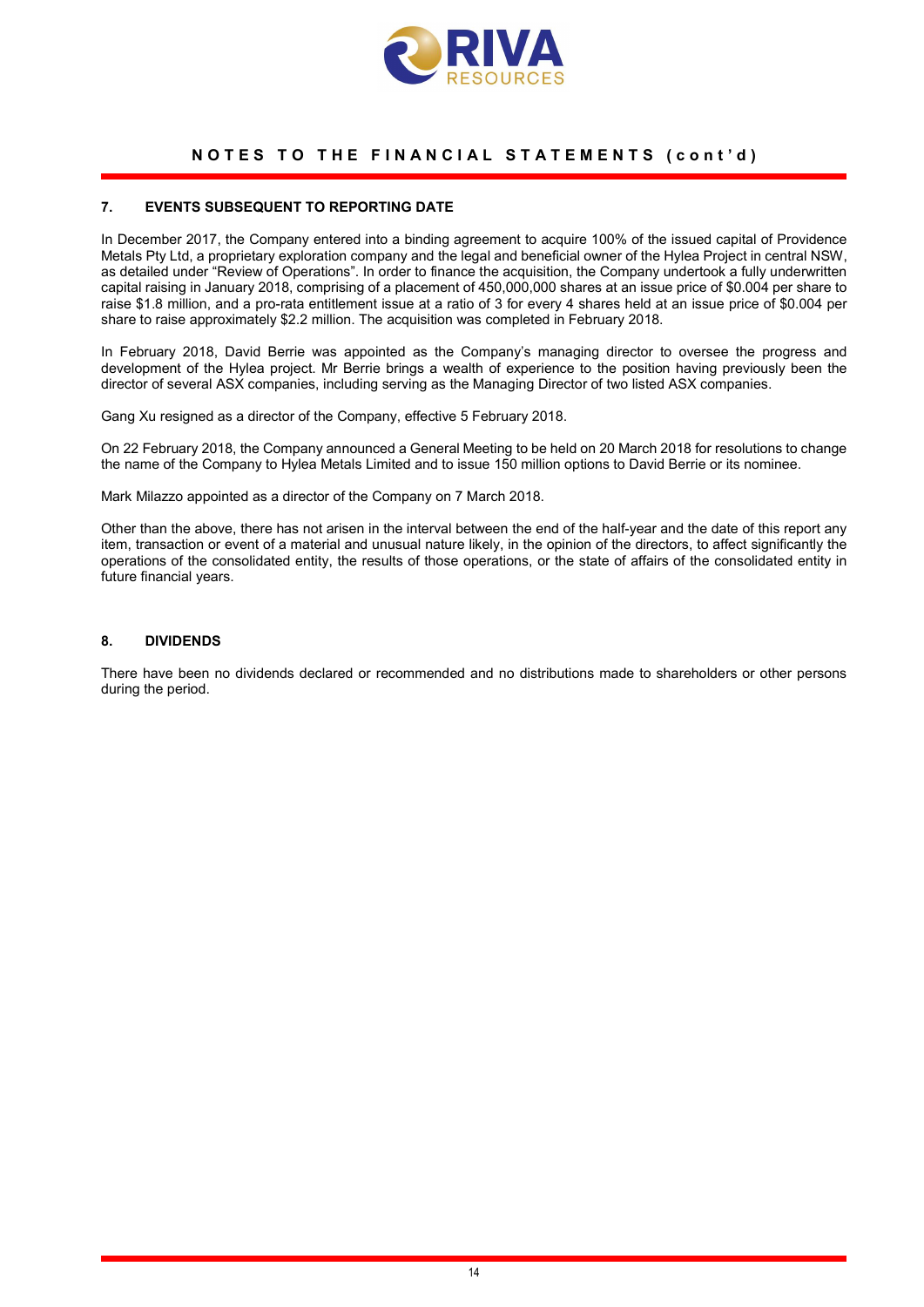

In the opinion of the directors:

- 1. the financial statements and notes, as set out within this financial report, are in accordance with the Corporations Act 2001, including:
	- (a) giving a true and fair view of the consolidated entity's financial position as at 31 December 2017 and its performance for the six months ended on that date; and
	- (b) complying with Accounting Standard AASB 134 "Interim Financial Reporting" and Corporations Regulations 2001;
- 2. there are reasonable grounds to believe that the company will be able to pay its debts as and when they become due and payable.

This declaration is signed in accordance with a resolution of the Board of Directors.

David Berrie Managing Director

Dated at Perth, Western Australia this 14<sup>th</sup> day of March 2018.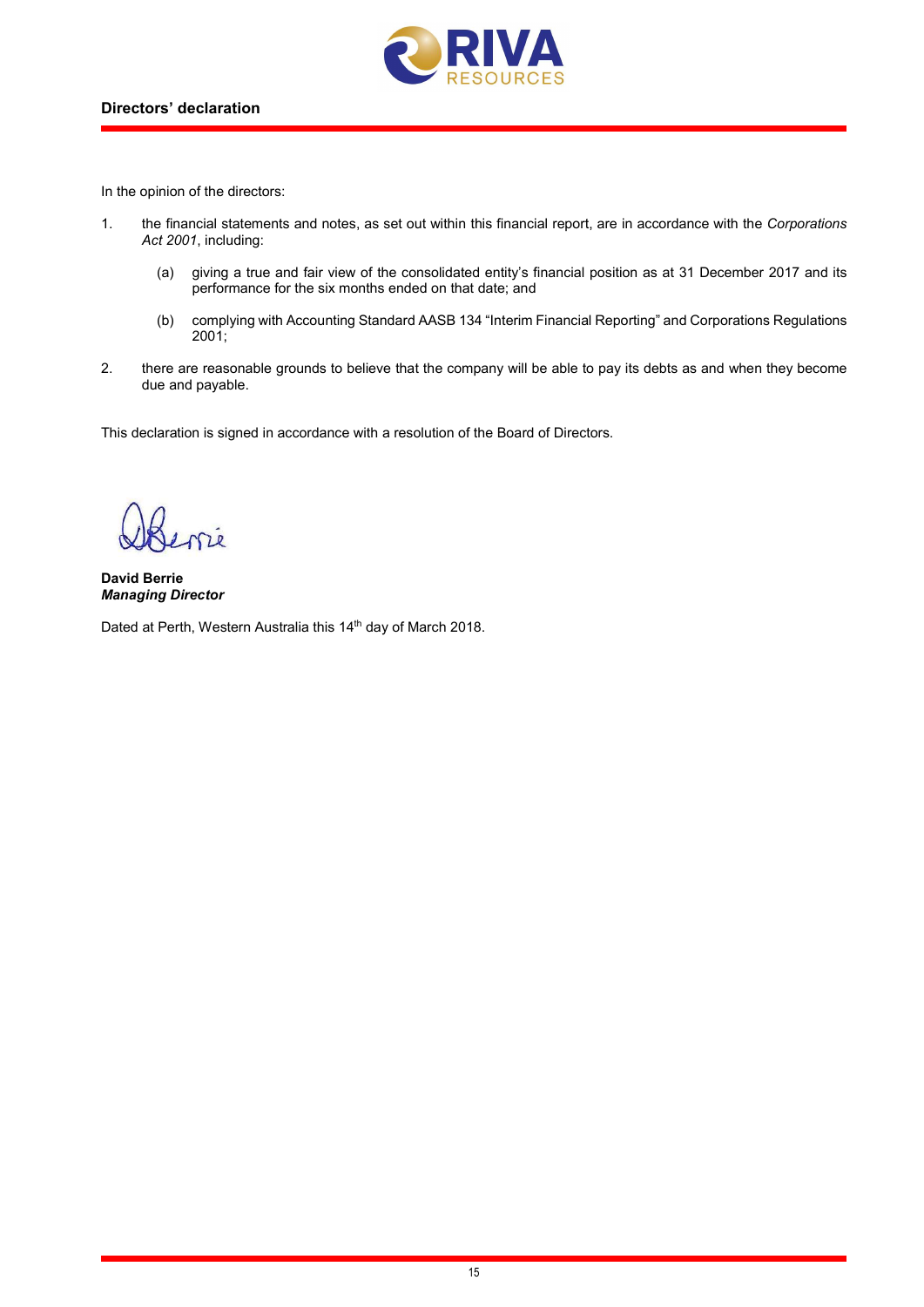

#### **RSM Australia Partners**

Level 32, Exchange Tower 2 The Esplanade Perth WA 6000 GPO Box R1253 Perth WA 6844

> T+61892619100 F+61892619111 www.rsm.com.au

## **INDEPENDENT AUDITOR'S REVIEW REPORT TO THE MEMBERS OF RIVA RESOURCES LIMITED**

We have reviewed the accompanying half-year financial report of Riva Resources Limited which comprises the statement of financial position as at 31 December 2017, the statement of profit or loss and other comprehensive income, statement of changes in equity and statement of cash flows for the half-year ended on that date, notes comprising a summary of significant accounting policies and other explanatory information and the directors' declaration of the consolidated entity comprising the company and the entities it controlled at the half-year end or from time to time during the half-year.

# *Directors' Responsibility for the Half-Year Financial Report*

The directors of the company are responsible for the preparation of the half-year financial report that gives a true and fair view in accordance with Australian Accounting Standards and the *Corporations Act 2001* and for such internal control as the directors determine is necessary to enable the preparation of the half-year financial report that is free from material misstatement, whether due to fraud or error.

## *Auditor's Responsibility*

Our responsibility is to express a conclusion on the half-year financial report based on our review. We conducted our review in accordance with Auditing Standard on Review Engagements ASRE 2410 *Review of a Financial Report Performed by the Independent Auditor of the Entity*, in order to state whether, on the basis of the procedures described, we have become aware of any matter that makes us believe that the half-year financial report is not in accordance with the *Corporations Act 2001* including: giving a true and fair view of the consolidated entity's financial position as at 31 December 2017 and its performance for the half-year ended on that date; and complying with Accounting Standard AASB 134 *Interim Financial Reporting* and the *Corporations Regulations 2001*. As the auditor of Riva Resources Limited, ASRE 2410 requires that we comply with the ethical requirements relevant to the audit of the annual financial report.

A review of a half-year financial report consists of making enquiries, primarily of persons responsible for financial and accounting matters, and applying analytical and other review procedures. A review is substantially less in scope than an audit conducted in accordance with Australian Auditing Standards and consequently does not enable us to obtain assurance that we would become aware of all significant matters that might be identified in an audit. Accordingly, we do not express an audit opinion.

## THE POWER OF BEING UNDERSTOOD AUDIT | TAX | CONSULTING

RSM Australia Partners is a member of the RSM network and trades as RSM. RSM is the trading name used by the members of the RSM network. Each member of the RSM network is an independent accounting and consulting firm which practices in its own right. The RSM network is not itself a separate legal entity in any jurisdiction. RSM Australia Partners ARN 36 965 185 036

Liability limited by a scheme approved under Professional Standards Legislation